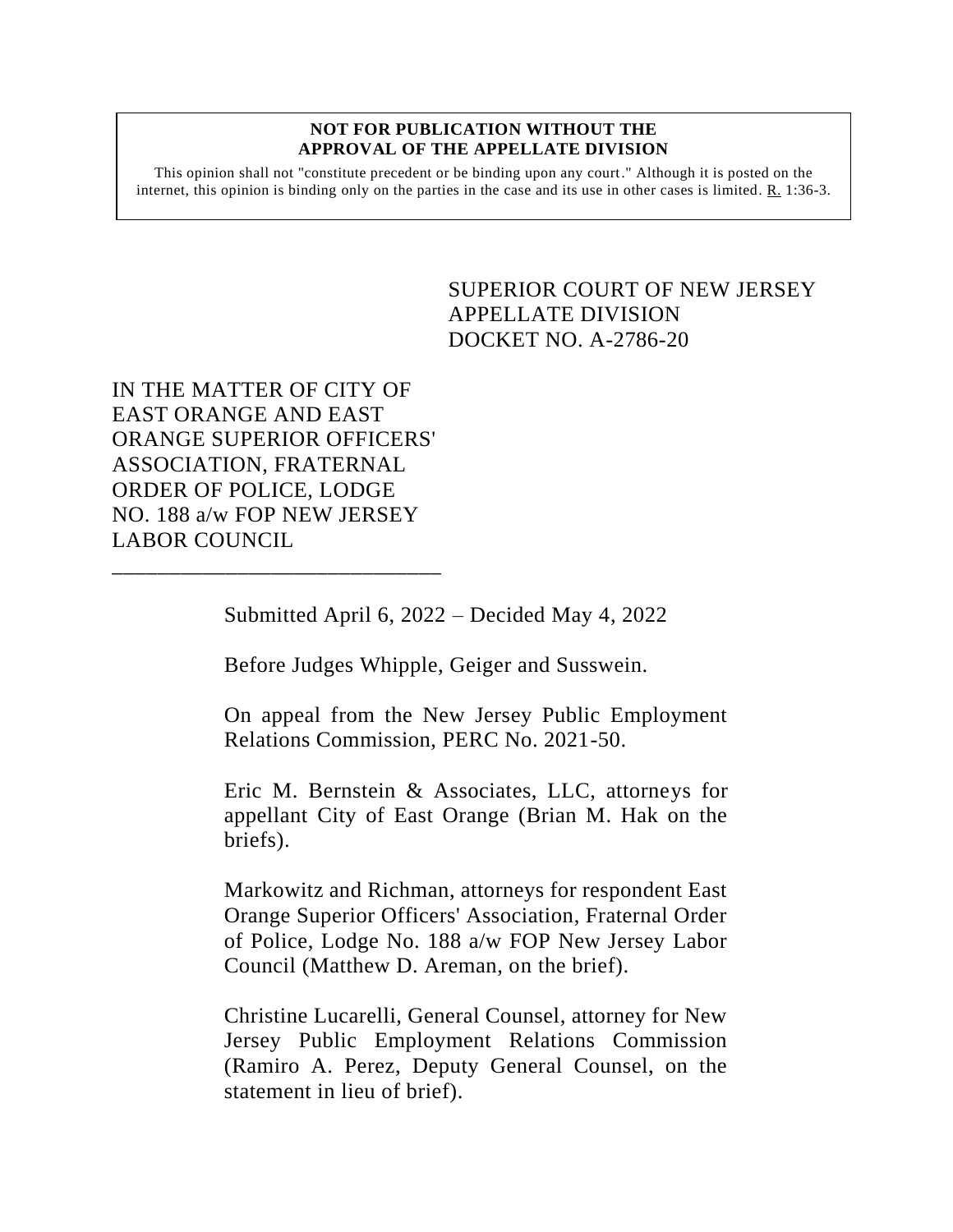## PER CURIAM

Appellant City of East Orange (the City or East Orange) appeals from a final decision and order of the Public Employment Relations Commission (PERC) that it violated two sections of the New Jersey Employer-Employee Relations Act (the Act), N.J.S.A. 34:13A-1 to -64, specifically N.J.S.A. 34:13A-5.4(a)(1) and (5), by unilaterally implementing a sick leave policy (the Policy) without negotiating with respondent Fraternal Order of Police, Lodge No. Local 188 (FOP).

We take the following facts from the record. On December 6, 2018, East Orange unilaterally implemented Revised General Order 6:27 (RGO 6:27) that required superior officers of the East Orange Police Department (EOPD) to use paid leave concurrently with leave under the Family and Medical Leave Act (FMLA), 29 U.S.C. §§ 2601 to -2654, and/or the New Jersey Family Leave Act (NJFLA), N.J.S.A. 34:11B-1 to -16, and that such paid leave must be taken in a specified sequence. RGO 6:27 was unilaterally implemented by the City while the parties were engaged in negotiations for a successor contract.

In May 2019, FOP filed an unfair practice charge and amended charge that alleged the City's unilateral implementation of RGO 6:27 violated N.J.S.A. 34:13A-5.4(a)(1) and (5). In February 2020, the Director of Unfair Practices issued a complaint against the City and assigned the matter to a hearing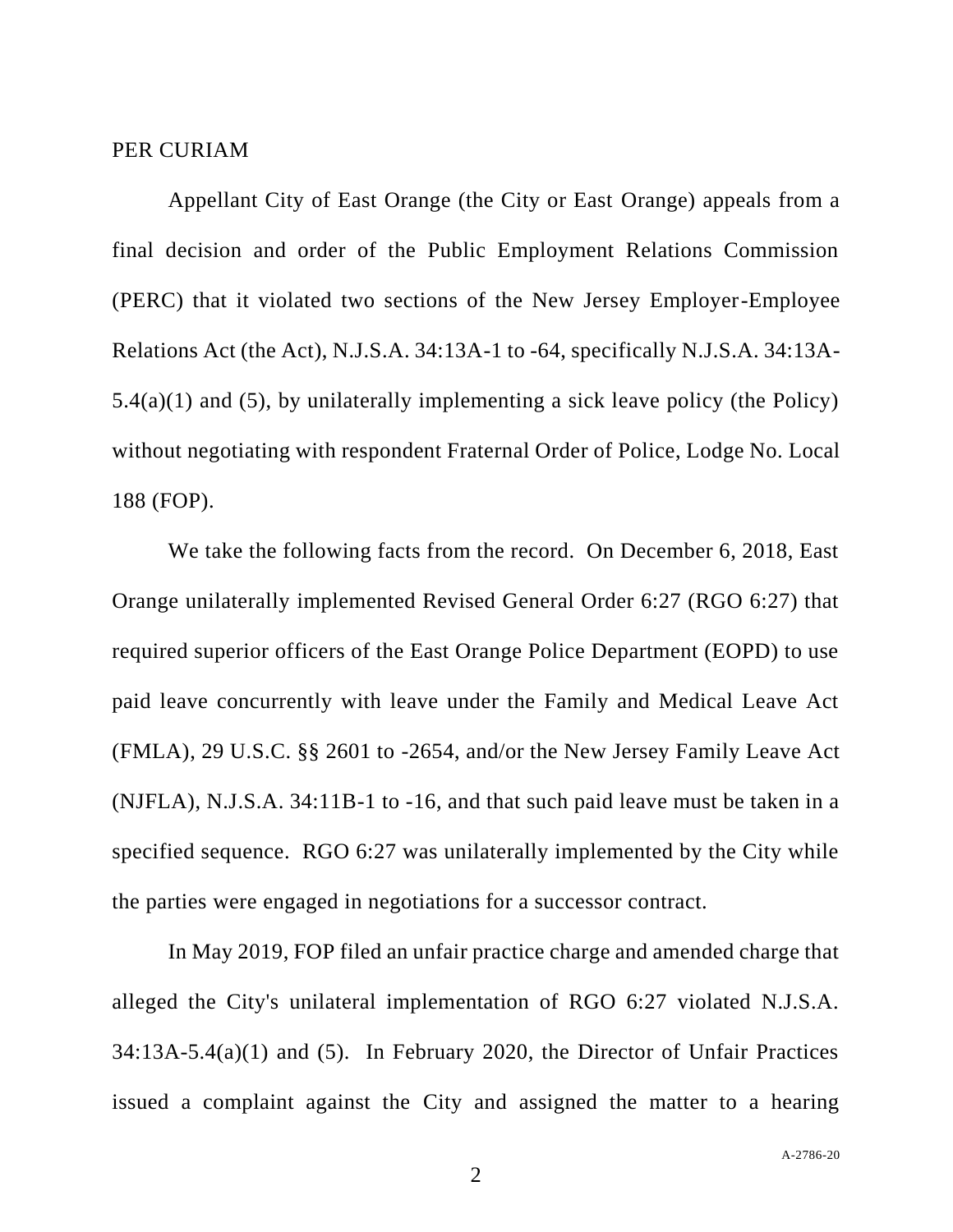examiner. In its answer, the City denied violating N.J.S.A.  $34:13A-5.4(a)(1)$ 

and (5) and asserted certain affirmative defenses.

The parties cross-moved for summary judgment pursuant to N.J.A.C.

19:14-4.8. PERC referred the motions to a hearing examiner for decision. The

hearing examiner made the following findings of fact:

1. East Orange and FOP are, respectively, public employer and public employee representative within the meaning of the Act.

2. FOP is the exclusive majority representative for all sergeants, lieutenants and captains employed by East Orange.

3. FOP and East Orange are parties to a collective negotiations agreement (CNA), effective July 1, 2013 through December 31, 2017.

4. Upon expiration of the CNA, the parties engaged in negotiations for a successor agreement until August 28, 2019, when the parties entered into a Memorandum of Agreement, effective January 1, 2018 through December 31, 2022.

5. Article IX of the parties' expired CNA, entitled "Vacation and Vacation Pay," outlines the manner in which employees may earn and use vacation time.

6. Article X of the parties' expired CNA, entitled "Sick Leave Incentive Program and Retirement Benefit," outlines an incentive program through which employees may receive additional vacation days for non-use of sick leave.

7. Neither Article IX nor Article X address FMLA or NJFLA leave in any way.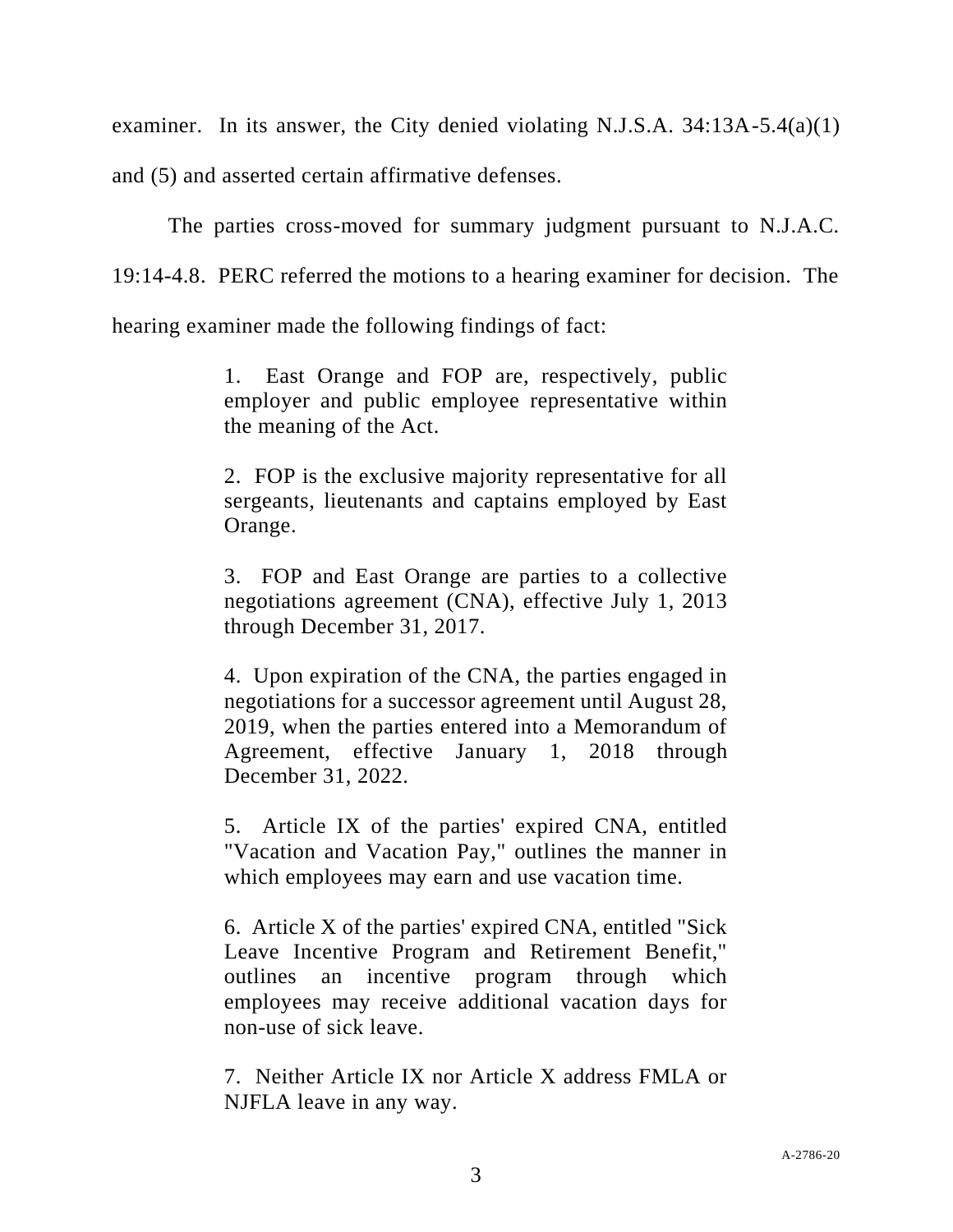8. On December 6, 2018, during negotiations for a successor agreement, East Orange implemented [RGO] 6:27, amending certain provisions of the sick leave policy as it relates to leave taken under the FMLA and/or NJFLA.

9. Specifically, [RGO] 6:27 requires that employees use their paid leave entitlements concurrently with any FMLA and/or NJFLA leave, and further requires that such paid leave must be taken in a specific sequence as set forth in the Order. Section II, Part E of [RGO] 6:27 provides in pertinent part:

> Employees of this agency are required to use paid leave concurrently with FMLA leave in the following sequence, which is subject to change at the Chief' s discretion:

> 1. Vacation leave (including contract vacation days, sick leave incentive days and "in lieu" days) accrued in the current year; then

> 2. If applicable, accumulated vacation leave (including contract vacation days, sick leave incentive days and "in lieu" days) carried over from prior years with the Chief's approval; then,

3. Personal leave; then,

4. Excused days off (applicable only to employees with a 5/2 work schedule); then,

5. Compensatory time; then,

6. Accumulated sick leave.

FMLA leave taken after all other paid leaves are exhausted shall be unpaid.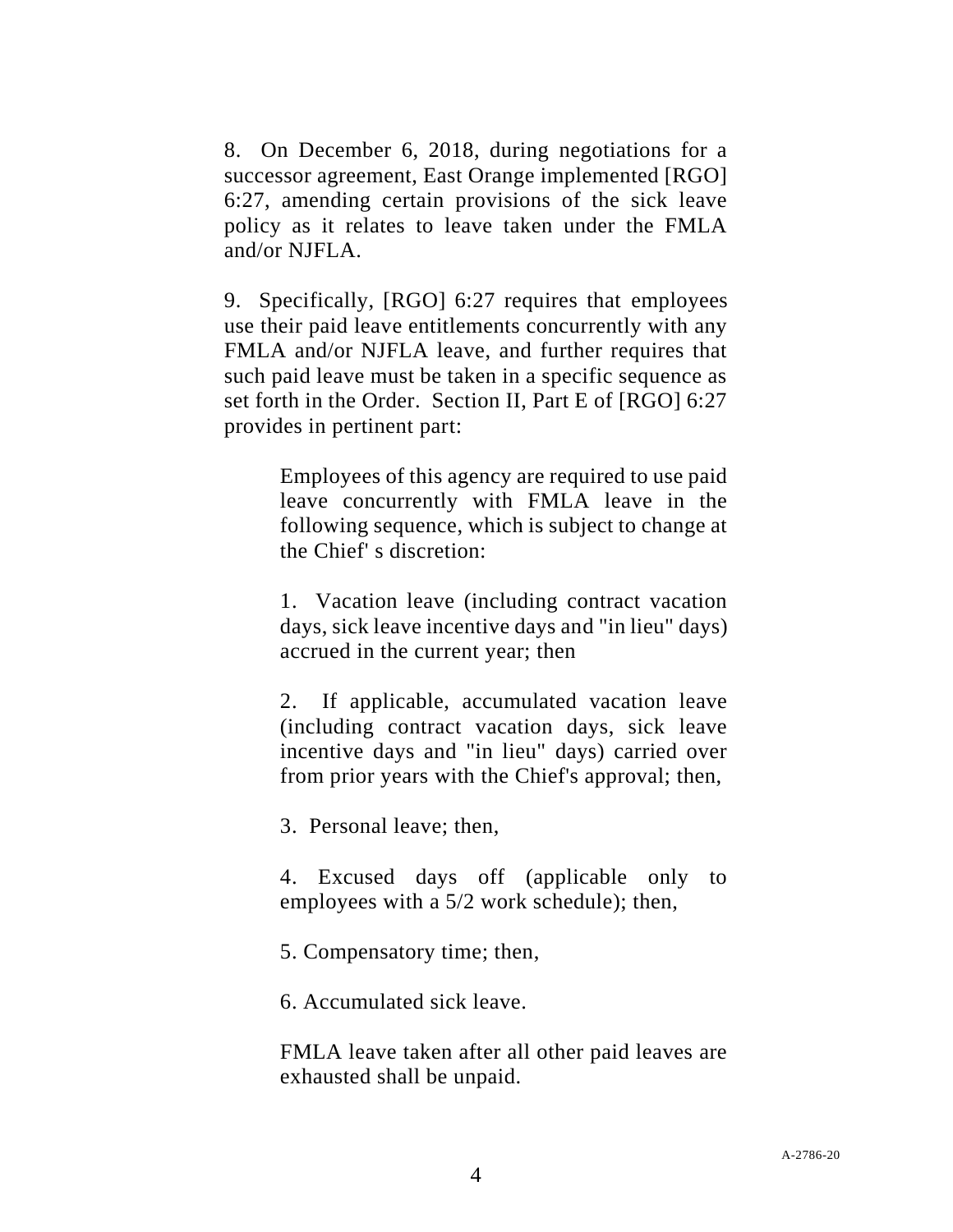If an employee's vacation leave is already scheduled in accordance with the agency's policy on vacation selection under General Order 2:25 (Vacation Selection), but he/she takes FMLA leave prior to that vacation leave, the number of days (or hours) taken for FMLA leave will be deducted from the employee's scheduled vacation leave in the order it falls on the calendar.

10. Section III, Part E of [RGO] 6:27 includes the same requirements and language as Section II, Part E above, but with regard to NJFLA leave instead of FMLA leave.

11. As provided above in [RGO] 6:27, if an employee takes FMLA and/or NJFLA leave prior to "already scheduled" vacation leave, the employee may have the amount of FMLA and/or NJFLA leave taken deducted from the "already scheduled" vacation leave.

12. There were no negotiations between East Orange and FOP regarding these new requirements that paid leave must be used to run concurrently with FMLA and/or NJFLA leave, and that concurrent paid leave must be taken in a specific sequence prior to East Orange's implementation of [RGO] 6:27.

The hearing examiner noted that the parties agreed that the City implemented RGO 6:27 without prior negotiations. Accordingly, the hearing examiner found there was no genuine issue of material fact that would require a plenary hearing.

The hearing examiner found that the City's unilateral, unnegotiated implementation of RGO Order 6:27 violated N.J.S.A. 34:13A-5.4(a)(1) and (5). She issued a recommended order that granted FOP's motion for summary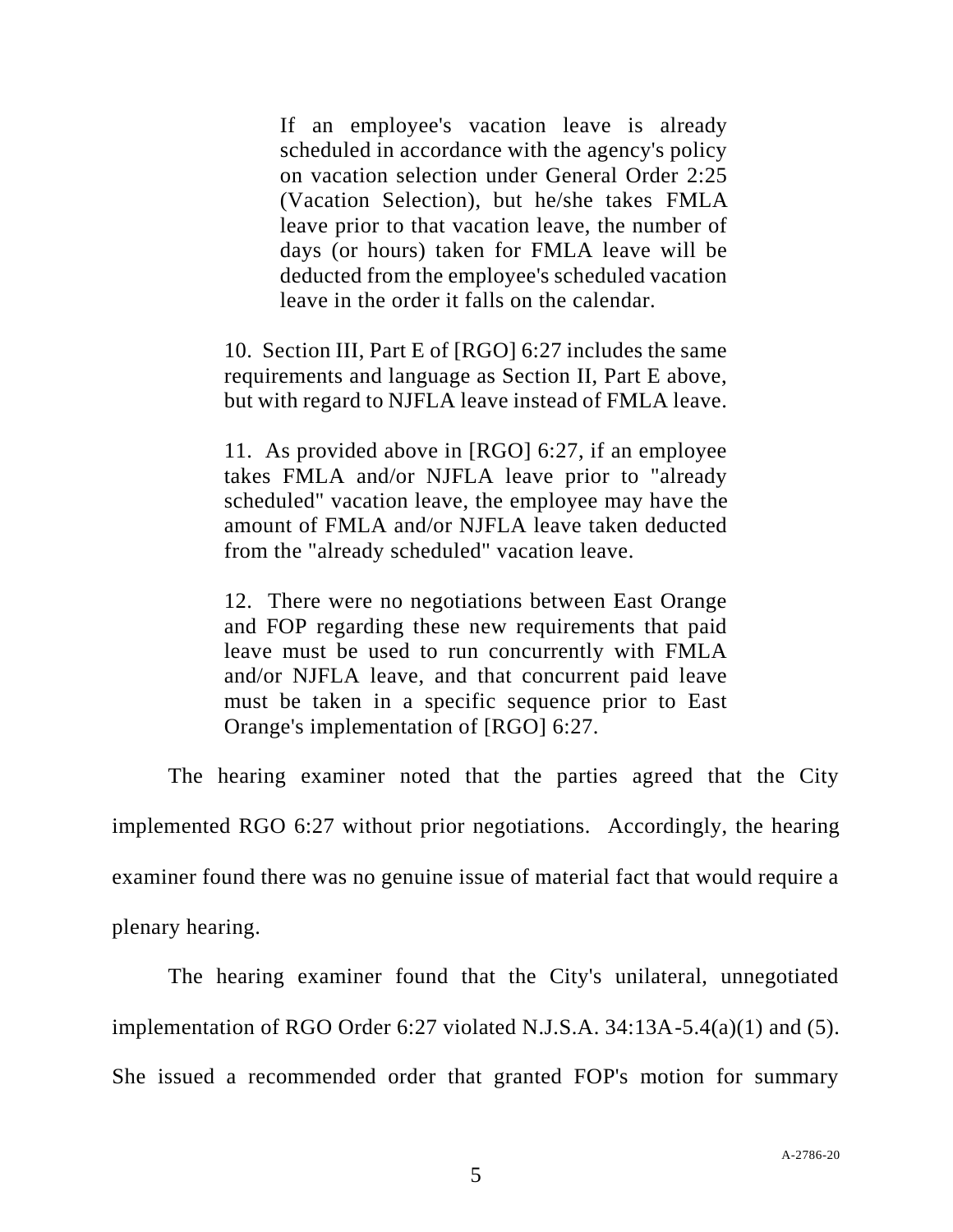judgment, denied East Orange's cross-motion for summary judgment, and

ordered East Orange to cease and desist from:

1. Interfering with, restraining or coercing employees in the exercise of the rights guaranteed to them by the Act, particularly by implementing [RGO] 6:27, which requires paid leave time to be used concurrently with FMLA and/or NJFLA leave and in a specific sequence, without prior negotiations.

2. Refusing to negotiate in good faith with FOP concerning terms and conditions of employment of employees in its unit, particularly by implementing [RGO] 6:27, which requires paid leave time to be used concurrently with FMLA and/or NJFLA leave and in a specific sequence, without prior negotiations.

The hearing examiner ordered East Orange to undertake the following actions:

1. Restore the status quo ante with respect to the policy prior to the issuance of [RGO] 6:27, implemented in December 2018.

2. Negotiate in good faith with FOP over any proposed changes by East Orange to General Order 6:27, and maintain the status quo during negotiations.

East Orange filed exceptions to the hearing examiner's recommended decision. It contended the hearing examiner failed to give appropriate consideration to the emergency measures it was forced to take to address abuse of sick leave by some EOPD members that resulted in forty or more officers being on FMLA leave at the same time. East Orange also contended that the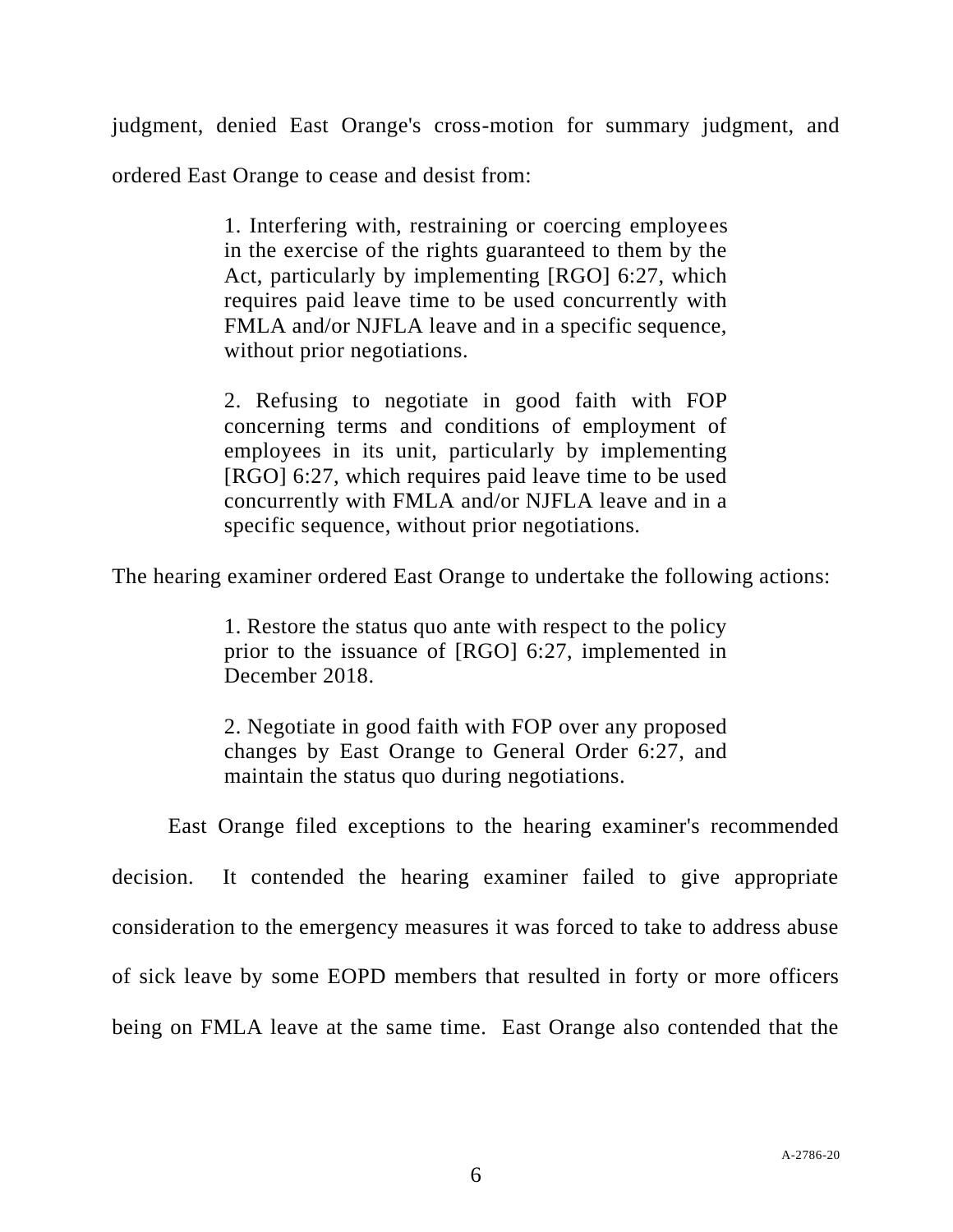policy it implemented, including the specific sequence in which paid leave must

be used, was not mandatorily negotiable.

PERC adopted the hearing examiner's findings of fact. PERC noted that in her certification in support of the City's cross-motion for summary judgment, Chief of Police Phyllis Bindi stated:

> 3. Prior to the enactment of the Policy, the Police Department was experiencing a huge abuse of leave time by certain members of the department. At the time, the Department consisted of approximately two hundred and two (202) sworn officers, fifty-eight (58) of which were patrol officers. However, at times, there were anywhere between (40) and (50) officers out on FMLA and/or intermittent FMLA leave at the same time.

> 4. With so many officers out on FMLA and/or intermittent FMLA leave at the same time, there was a tremendous negative impact on the abilities of the Department to carry out its responsibilities. Such manpower issues resulted in significant overtime payments by the City and in "forced" overtime for officers who were not out on leave and who were required to work double shifts on a regular basis.

> 5. The above circumstances created a domino effect when the officers who were being forced into overtime and working double shifts began to "burn-out" resulting in them taking leave as well.

> 6. The clear abuse of leave time by some members of the Department necessitated the enactment of the Policy in which paid leaves are required to be used concurrently with FMLA/NJFLA leave in the sequence provided for in the Policy.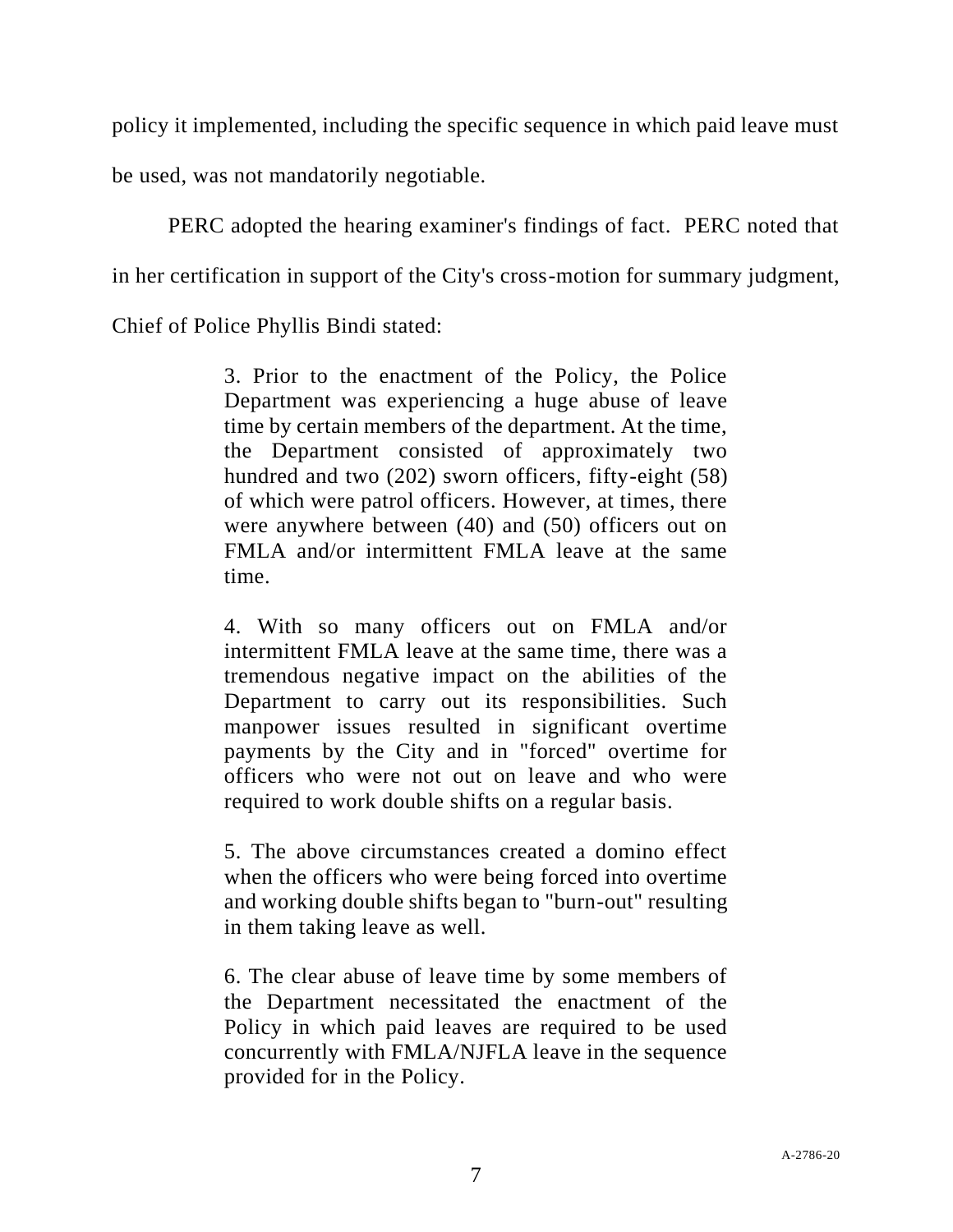7. Since the enactment of the Policy, the Department has seen a significant reduction in the abuse of leave time taken by its officers.

Excepting as modified, PERC affirmed and adopted the hearing examiner's decision and order:

> We agree with the Hearing Examiner's conclusion that the City was required to negotiate with the FOP before implementing the Policy, but arrive at that conclusion for different reasons and find it necessary to apply the  $Local 195<sup>1</sup>$  test to fully consider</u> the City's exceptions and leave abuse claims. The first and second prongs of the Local 195 test are not at issue before us. The City' s arguments on appeal turn on the third prong of the Local 195 test – whether negotiations over the implementation of the Policy would significantly interfere with the determination of governmental policy. We find that the answer to that question is no.

> The City alleges that the leave abuse by officers taking FMLA and NJFLA caused increased overtime, forced burnout for working officers, and interfered with the Department's ability to carry out its responsibilities. Aside from the Chief's certification that a high number of officers were out on FMLA or NJFLA, the City does not document or explain the underlying details or causes of alleged abuses of leave. However, we view the City's factual assertion in the most favorable light – that it unilaterally implemented the Policy because of its interests in curbing leave abuse. We also recognize that FOP members have strong interests in maintaining paid and unpaid leaves of absences, issues that have consistently been found to be mandatorily negotiable.

 $1 \text{ In } \text{re Local } 195, \text{ IFPTE}, 88 \text{ N.J. } 393, 404-405 \text{ (1982)}.$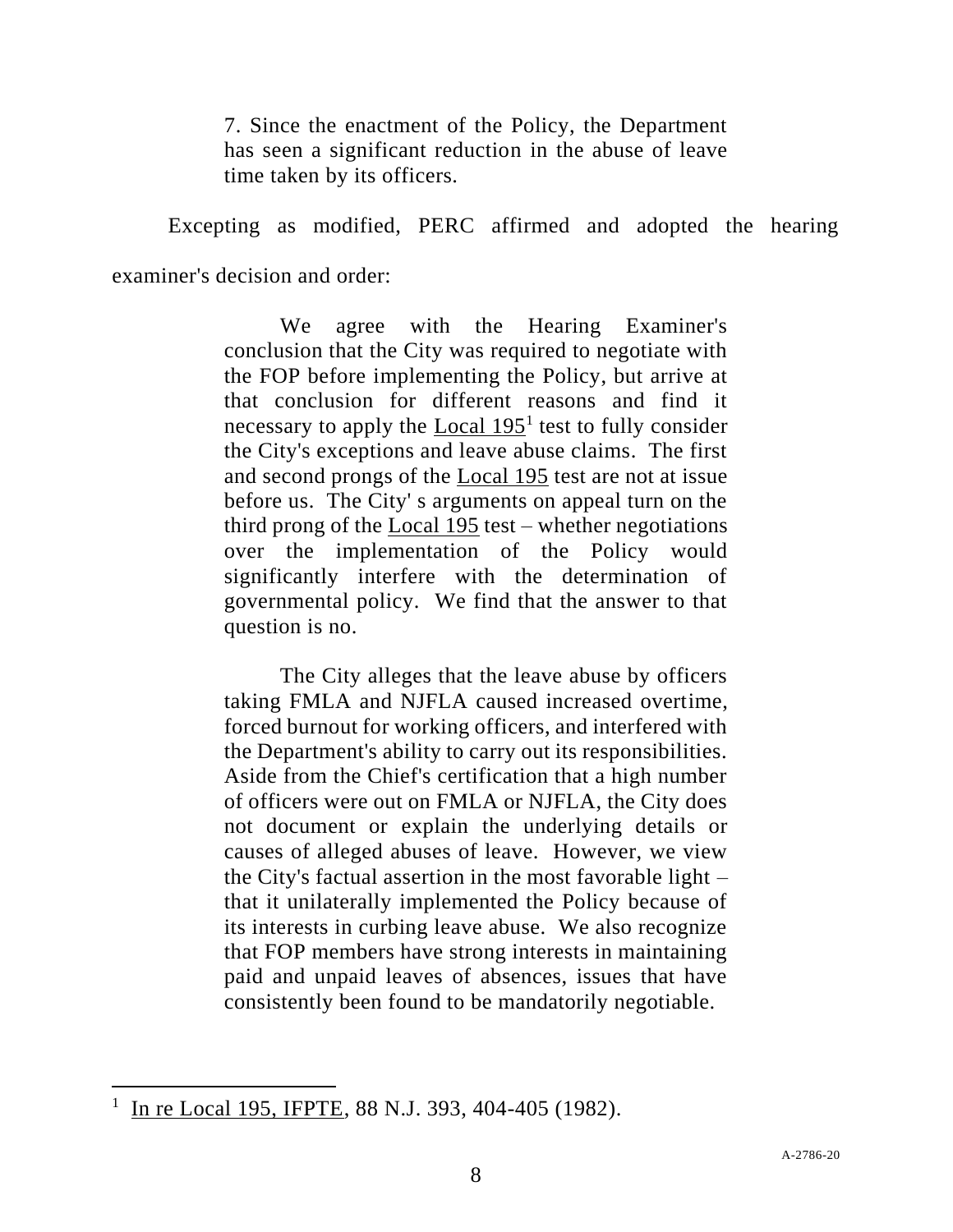A public employer has a managerial prerogative to verify that sick leave is not being abused, which includes the prerogative to verify sick leave at any time regardless of the amount of days used. Therefore, the City's interests in curbing leave abuse could have been addressed through the implementation of practices commonly used by employers to curb leave abuse (increased monitoring or documentation for leaves, issuing nondisciplinary counseling memoranda, home checks etc.) rather than unilaterally implementing the Policy over paid and unpaid leaves, which are generally mandatorily negotiable terms and conditions of employment. Moreover, any policy negotiated with the FOP could have included measures to curb the alleged abuse. Thus, the City had a managerial prerogative to unilaterally implement measures to verify leave at any time, and/or could have negotiated other measures with the FOP. The unilateral implementation of the Policy without negotiating with the FOP was the most invasive measure available to the City to address the alleged abuse, and foreclosed its use of other less invasive measures that would not have infringed upon mandatorily negotiable terms and conditions of employment.

Accordingly, we agree with the Hearing Examiner's decision that the City's unilateral implementation of the Policy violated [N.J.S.A.  $5.4(a)(1)$  and  $(5)$ ], but arrive at the conclusion after fully considering the City's allegations of leave abuse and applying the Local 195 test. The Policy made changes to negotiable terms and conditions of employment during pending contract negotiations, and such unilateral changes are destabilizing to the employment relationship and contrary to the principles of our Act. Further, such unilateral changes create a chilling effect on negotiations for a successor contract and constitute a refusal to negotiate. We find that the City was required to negotiate with the FOP about the Policy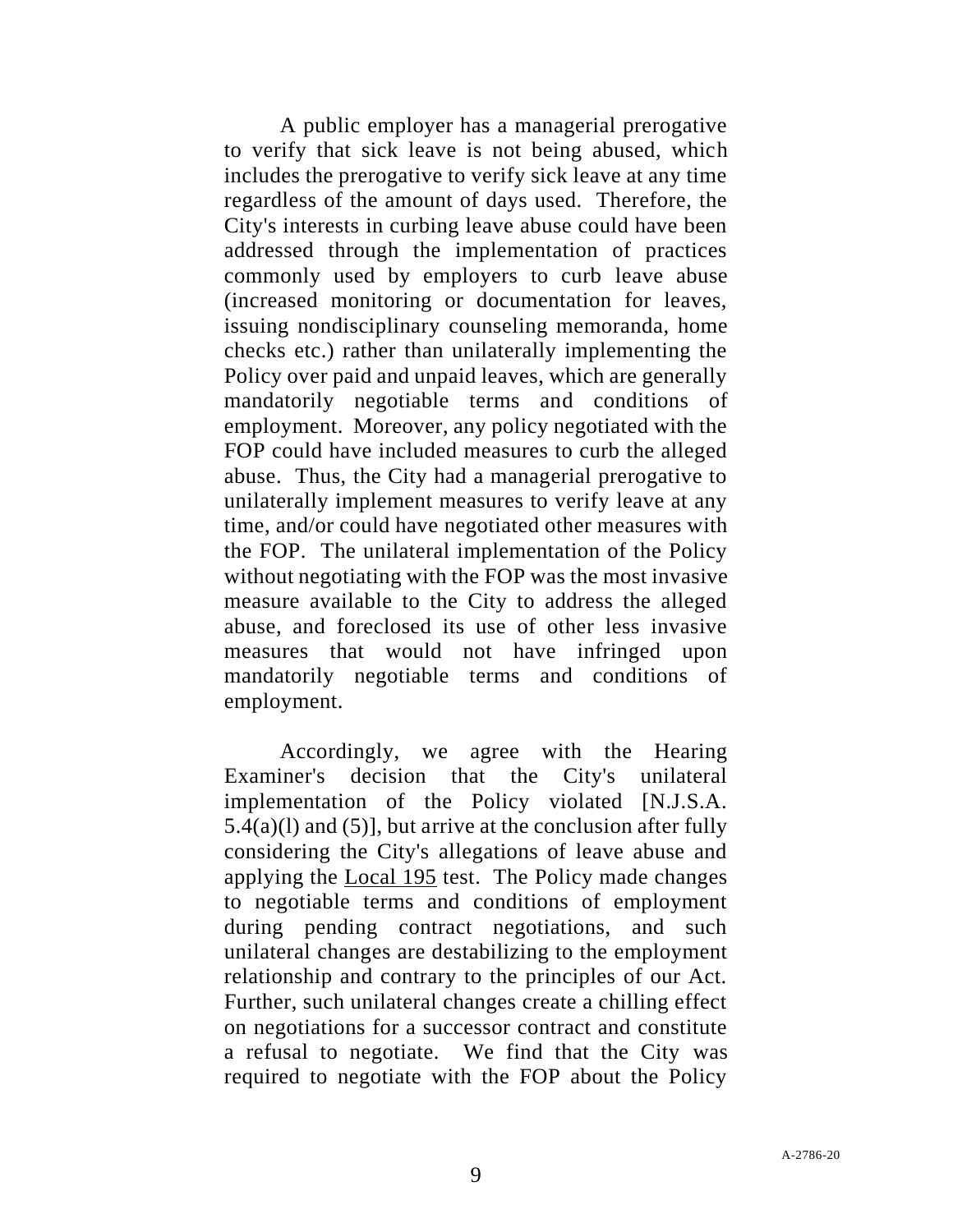before its implementation, and thus, we affirm the Hearing Examiner's decision, as modified herein.

[(citations omitted).]

This appeal followed. East Orange argues:

PERC'S DECISION THAT THE IMPLEMENTATION OF THE CITY'S POLICY REQUIRING EMPLOYEES TO USE PAID LEAVE CONCURRENTLY WITH FMLA AND/OR NJFLA LEAVE IN A CERTAIN SPECIFIED SEQUENCE IS MANDATORILY NEGOTIABLE WAS IN ERROR.

We are guided by the following legal principles. Motions for summary

judgment in administrative proceedings are governed by N.J.A.C. 19:14-4.8(e),

which provides:

If it appears from the pleadings, together with the briefs, affidavits and other documents filed, that there exists no genuine issue of material fact and that the movant or cross-movant is entitled to its requested relief as a matter of law, the motion or cross motion for summary judgment may be granted and the requested relief may be ordered.

In considering a summary judgment motion, all favorable inferences must be granted to the non-moving party. Brill v. Guardian Life Ins. Co. of Am., 142 N.J. 520, 536 (1995). The motion must be denied if material factual issues exist. N.J.A.C. 19:14-4.8(e). Upon granting summary judgment resolving all issues in the complaint, the hearing examiner prepares a report and recommended decision in accordance with N.J.A.C. 19:14-7.1 and transfers the case back to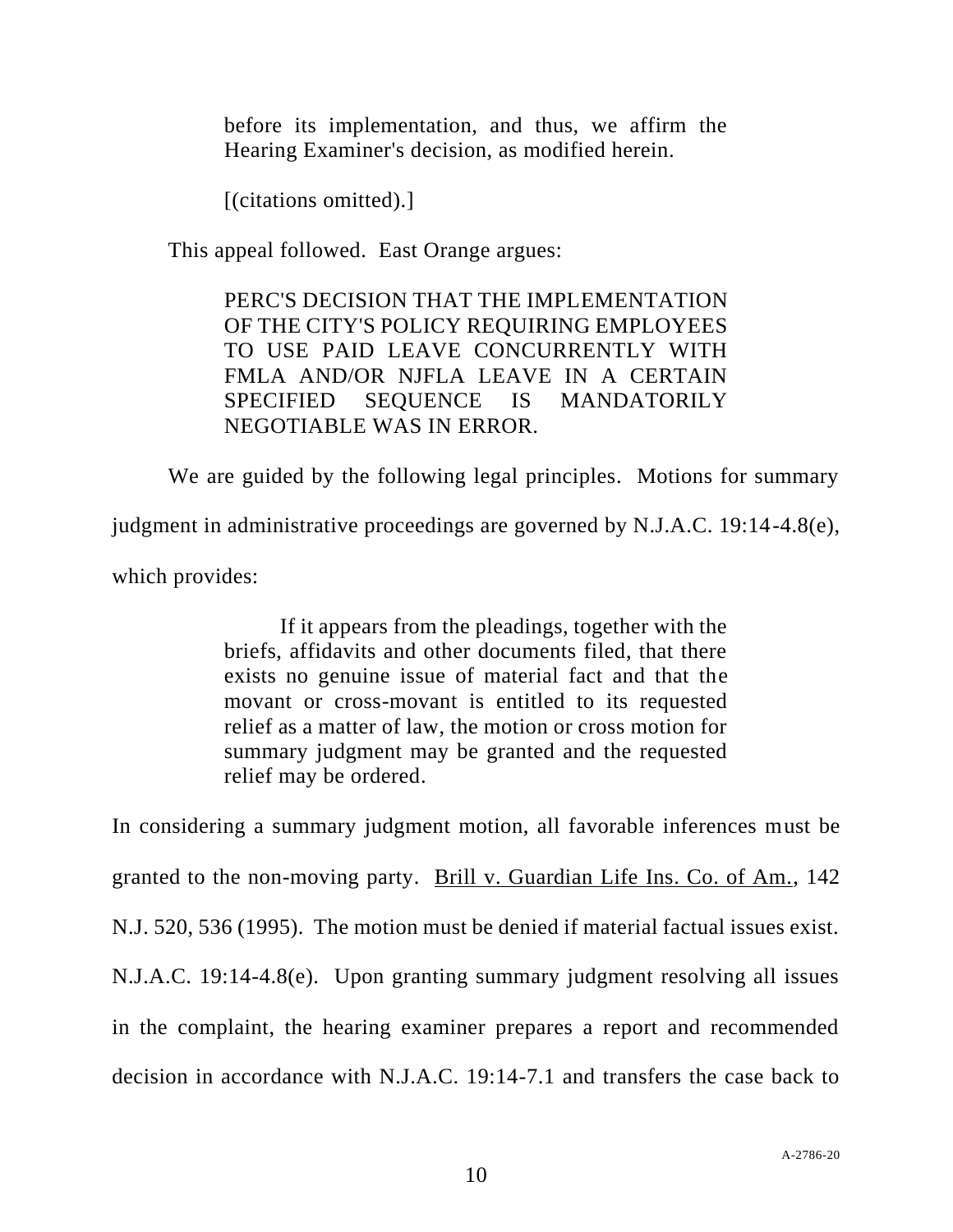PERC. N.J.A.C. 19:14-4.8(f). In turn, PERC then considers any written exceptions filed by the parties, and reviews the hearing examiner's decision and recommended order in accordance with N.J.S.A. 52:14B-10(c), which provides:

> The head of the agency, upon a review of the record submitted by the [hearing examiner], shall adopt, reject or modify the recommended report and decision . . . after receipt of such recommendations. In reviewing the decision . . . , the agency head may reject or modify findings of fact, conclusions of law or interpretations of agency policy in the decision, but shall state clearly the reasons for doing so. . . . In rejecting or modifying any findings of fact, the agency head shall state with particularity the reasons for rejecting the findings and shall make new or modified findings supported by sufficient, competent, and credible evidence in the record.

"[The Commission] has primary jurisdiction to determine in the first instance whether a matter in dispute is within the scope of collective negotiations." In re New Brunswick Mun. Emps. Ass'n, 453 N.J. Super. 408, 413 (App. Div. 2018) (citing N.J.S.A. 34:13A-5.4(d)). Our scope of review is limited. "PERC's interpretation of the Act is entitled to substantial deference . . . unless its interpretations are plainly unreasonable, contrary to the language of the Act, or subversive to the Legislature's intent[.]" N.J. Tpk. Auth. v. AFSCME Council 73, 150 N.J. 331, 352 (1997) (citations omitted). PERC decisions will not be disturbed unless the decision "is clearly demonstrated to be arbitrary and capricious." City of Jersey City v. Jersey City Police Officers Police Officers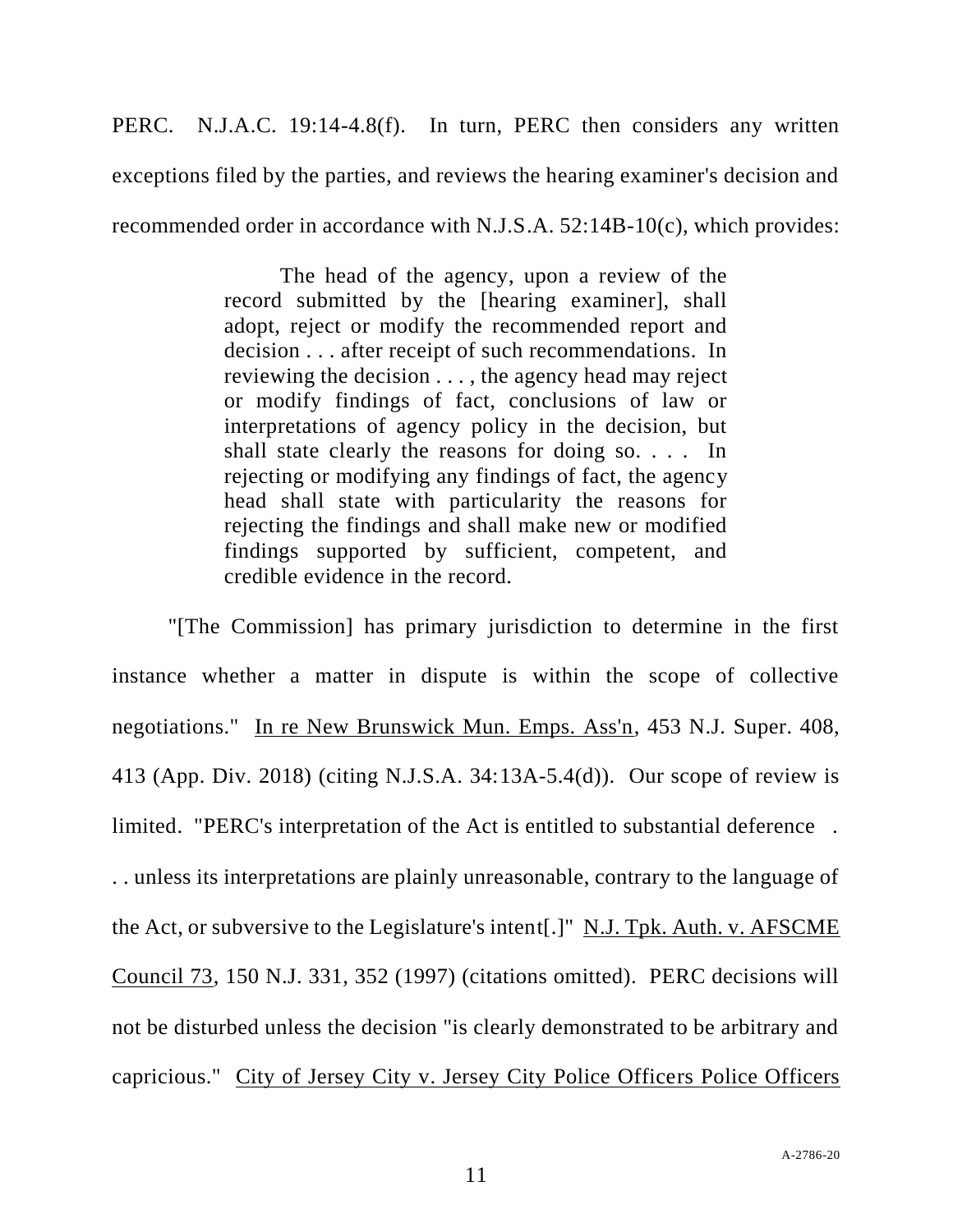Benevolent Ass'n, 154 N.J. 555, 568 (1998) (citing In re Hunterdon Cnty. Bd.

of Chosen Freeholders, 116 N.J. 322, 329 (1989)).

The judicial role when reviewing an action of an administrative agency is generally restricted to three inquiries:

> (1) whether the agency's action violates express or implied legislative policies, that is, did the agency follow the law;

> (2) whether the record contains substantial evidence to support the findings on which the agency bases its action; and

> (3) whether, in applying the legislative policy to the facts, the agency erred in reaching a conclusion that could not reasonably have been made on a showing of the relevant factors.

In the absence of constitutional concerns or countervailing expressions of legislative intent, we apply a deferential standard of review to determinations made by [the Commission].

[Id. at 567 (quoting In re Musick, 143 N.J. 206, 216 (1996)).]

Nonetheless, "when an agency's decision is based on the 'agency's interpretation of a statute or its determination of a strictly legal issue,' we are not bound by the agency's interpretation." Saccone v. Bd. of Trs., PFRS, 219 N.J. 369, 380 (2014) (quoting Russo v. Bd. of Trs., PFRS, 206 N.J. 14, 27 (2011)). Instead, we review the legal determination de novo. Ibid.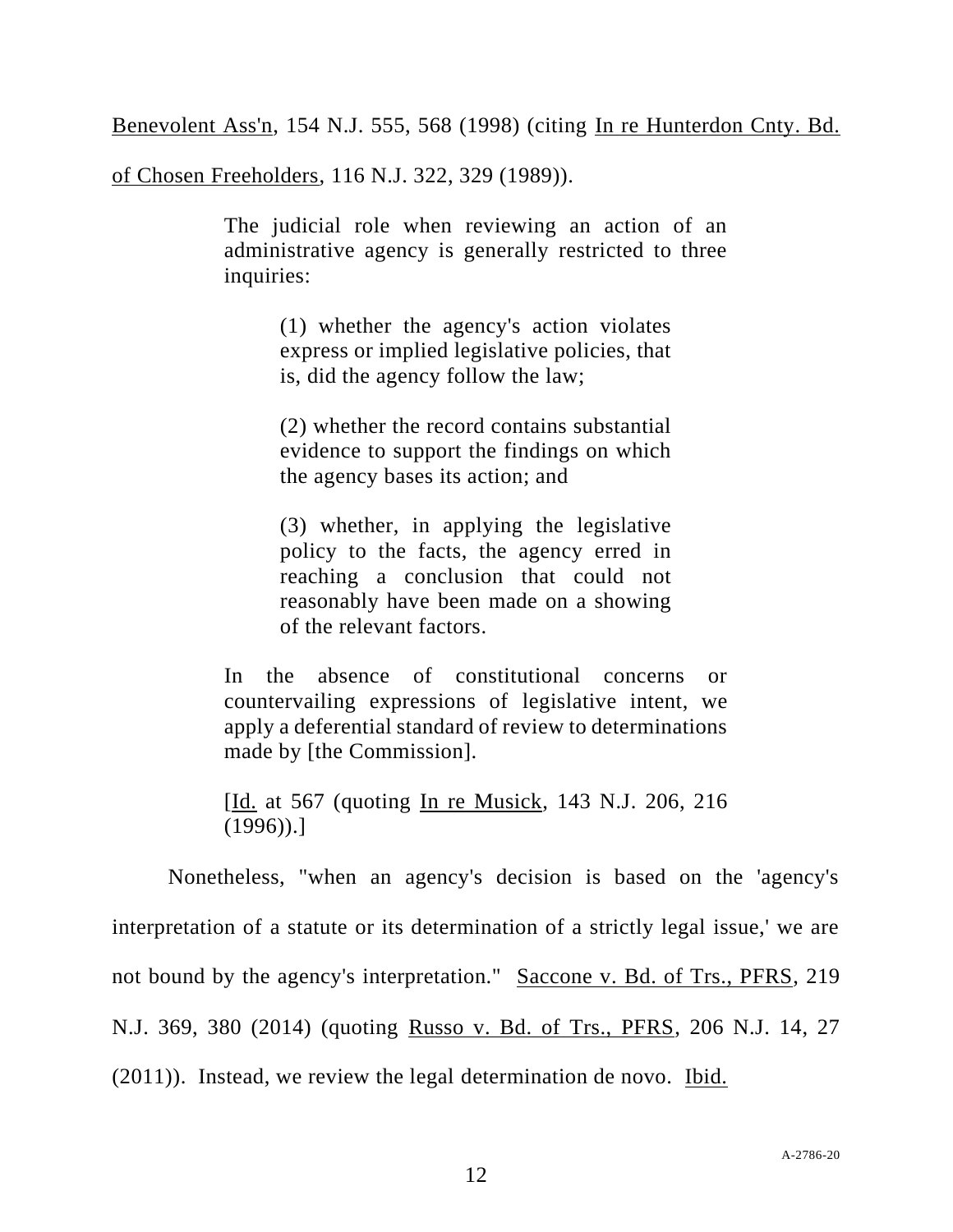We affirm PERC's final decision and order substantially for the reasons it expressed in its final decision. We add the following comments.

N.J.S.A. 34:13A-5.3 requires that: "the majority representative and designated representatives of the public employer shall meet at reasonable times and negotiate in good faith with respect to grievances, disciplinary disputes, and other terms and conditions of employment." "[U]nilateral imposition of working conditions is the antithesis of [the Legislature's] goal that the terms and conditions of public employment be established through bilateral negotiation." In re Atlantic Cnty., 230 N.J. 237, 252 (2017) (quoting Galloway Twp. Bd. of Educ. v. Galloway Twp. Educ. Ass'n, 78 N.J. 25, 48 (1978).

Public employers are prohibited from "[r]efusing to negotiate in good faith with a majority representative of employees in an appropriate unit concerning terms and conditions of employment of employees in that unit[.]" N.J.S.A. 34:13A-5.4(a)(5). Public employers are also prohibited from "[i]nterfering with, restraining or coercing employees in the exercise of the rights guaranteed to them by this act." N.J.S.A.  $34:13A-5.4(a)(1)$ .

A subject is mandatorily negotiable when:

(1) the item intimately and directly affects the work and welfare of public employees; (2) the subject has not been fully or partially preempted by statute or regulation; and (3) a negotiated agreement would not significantly interfere with the determination of governmental policy. To decide whether a negotiated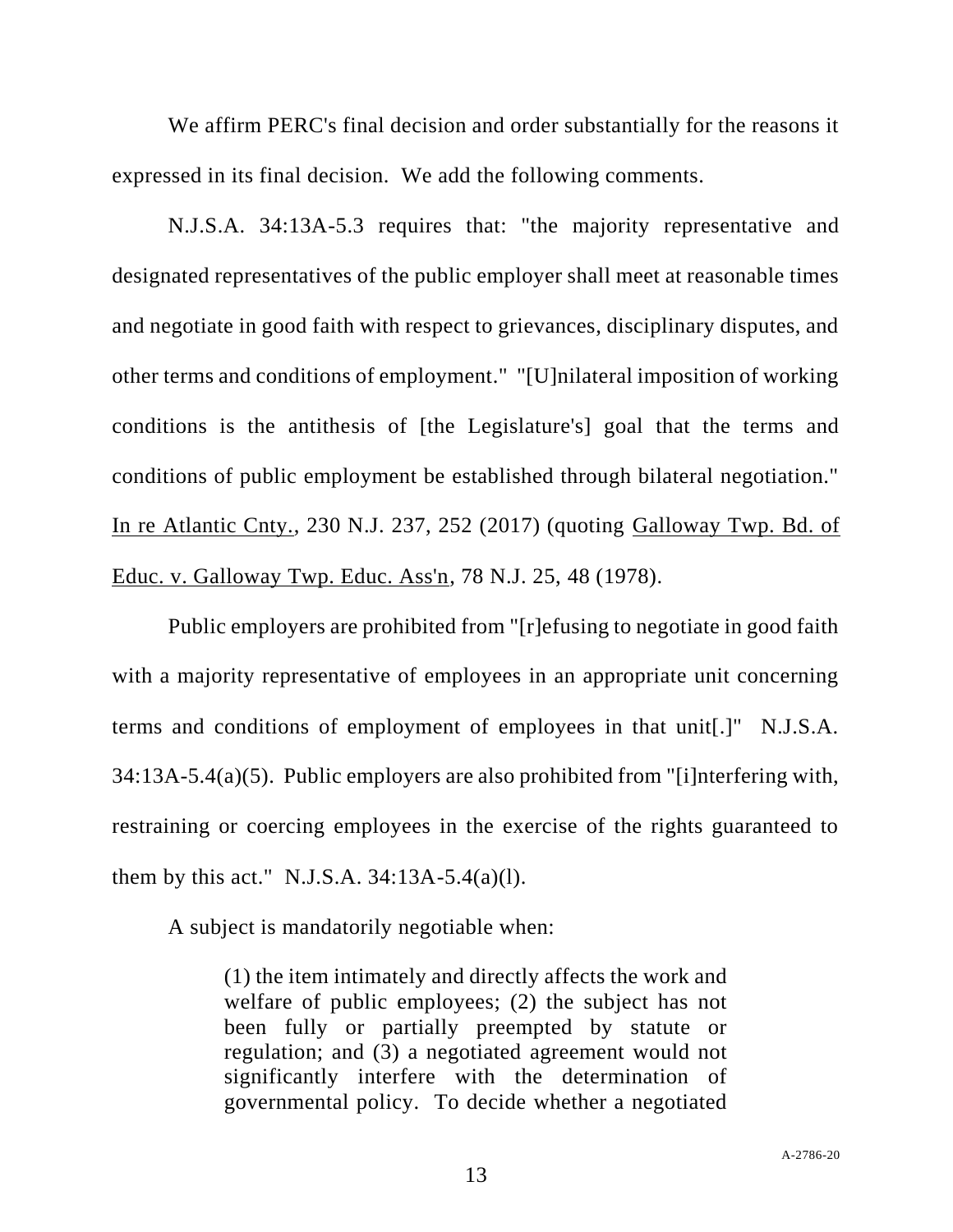agreement would significantly interfere with the determination of governmental policy, it is necessary to balance the interests of the public employees and the public employer. When the dominant concern is the government's managerial prerogative to determine policy, a subject may not be included in collective negotiations even though it may intimately affect employees working conditions.

[Local 195, 88 N.J. at 404-05.]

As noted, the parties agreed that the City implemented RGO 6:27 without prior negotiations. However, the City claimed that FOP had acknowledged that the City had a past practice of requiring employees to use paid leave concurrently with FMLA and/or NJFLA leave. The City contended that the sole legal issue involved the requirement that such paid leave must be taken in a specific sequence. FOP denied that it only challenged the leave use sequence requirement. FOP argued there was no evidence in the record to support the City's past practice claim or the FOP's acknowledgement of same.

The City relied on the certification of Chief Bindi, which stated that prior to the implementation of RGO 6:27, "the Police Department was experiencing a huge abuse of leave time by certain members of the Department." Bindi certified that the abuse of leave time "necessitated the enactment" of RGO 6:27.

The hearing examiner found Bindi's statements "undermine[d] East Orange's assertion that it has a past practice of requiring that employees use paid leave concurrently with FMLA and/or NJFLA leave." The hearing examiner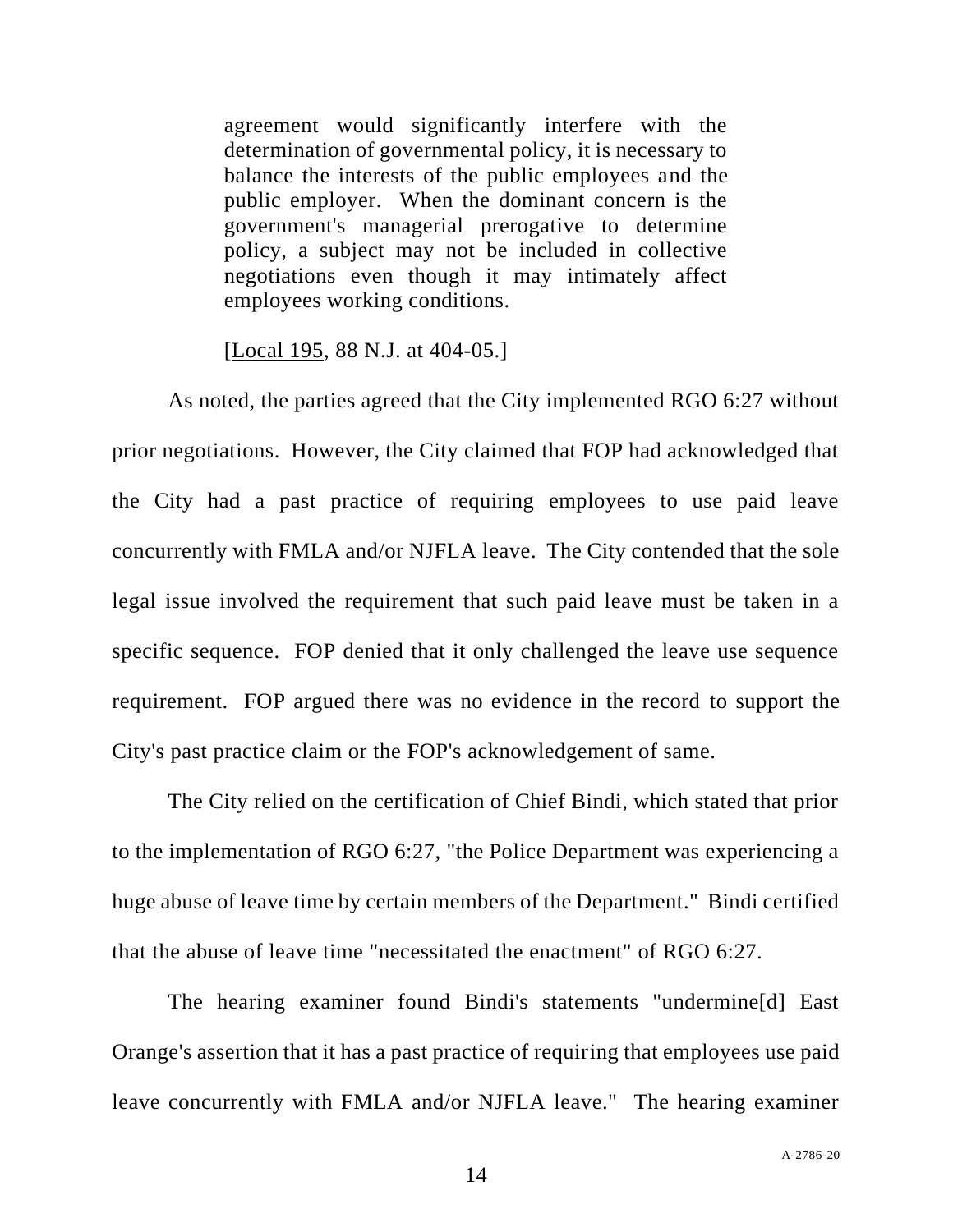noted that Bindi's certification "include[d] no mention of East Orange's alleged past practice, and East Orange has failed to provide any other factual support for this allegation." The hearing officer rejected the City's factually unsupported argument, which amounted to nothing more than "bald assertions in its brief . . . ."

The hearing officer and PERC determined that the legal issue was whether the implementation of the requirements imposed by RGO 6:27 was "mandatorily negotiable." We concur.

In general, paid, and unpaid leaves of absence intimately and directly affect employee work and welfare and do not significantly interfere with the determination of governmental policy. Burlington Cnty. Coll. Fac. Ass'n v. Bd. of Trs., 64 N.J. 10, 14 (1973); Piscataway Twp. Bd. of Educ. v. Piscataway Maint. & Custodial Ass'n, 152 N.J. Super. 235, 243-44 (App. Div. 1977). Negotiations are preempted, however, if contract language conflicts with a statute or regulation that "fixes a term and condition of employment 'expressly, specifically and comprehensively.'" Bethlehem Twp. Bd. of Educ. v. Bethlehem Twp. Educ. Ass'n, 91 N.J. 38, 44 (1982) (quoting Council of N.J. State Coll. Locals, etc. v. State Bd. of Higher Educ., 91 N.J. 18, 30 (1982)); accord In re Morris Sch. Dist. Bd. of Educ., 310 N.J. Super. 332, 341-342 (App. Div. 1998). In order to preempt negotiations, the legislative provision must "speak in the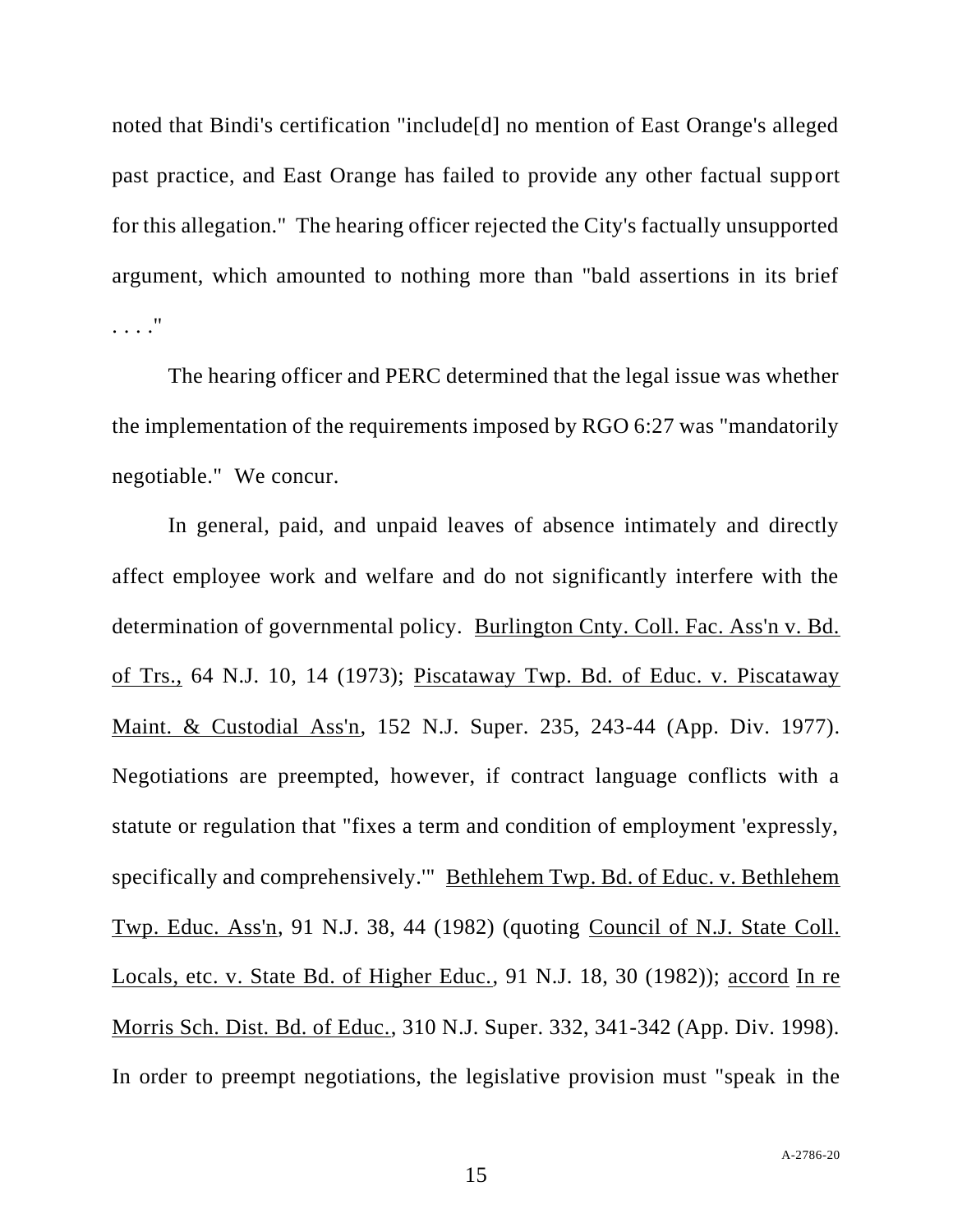imperative and leave nothing to the discretion of the public employer." State v. State Supervisory Emps. Ass'n, 78 N.J. 54, 80 (1978).

The FMLA and NJFLA provide eligible employees with twelve weeks of unpaid leave per year for specified family or medical reasons. See Gerety v. Atl. City Hilton Casino Resort, 184 N.J. 391, 405 (2005) (citing 29 U.S.C. §  $2612(a)(1)(A)$  and N.J.S.A. 34:11B-4). The City argues that both the FMLA and the NJFLA provide that an employer may require the substitution of accrued paid leave for an part of FMLA or NJFLA leave, citing 29 CFR § 825.207(a) and N.J.A.C. 13:14-1.7, respectively. 29 C.F.R. § 825.207(a) provides:

> [T]he employer may require the employee to substitute accrued paid leave for unpaid FMLA leave. The term substitute means that the paid leave provided by the employer, and accrued pursuant to established policies of the employer, will run concurrently with the unpaid FMLA leave.... An employee's ability to substitute accrued paid leave is determined by the terms and conditions of the employer's normal leave policy. . . .

Similarly, N.J.A.C. 13:14-1.7 provides: "If an employer has had a past practice or policy of requiring its employees to exhaust all accrued paid leave during a leave of absence, the employer may require employees to do so during a family leave."

Our courts and PERC have consistently found that statutes and regulations that provide an employer "may" undertake a particular action are not imperative but confer discretion which may be exercised through collective negotiations.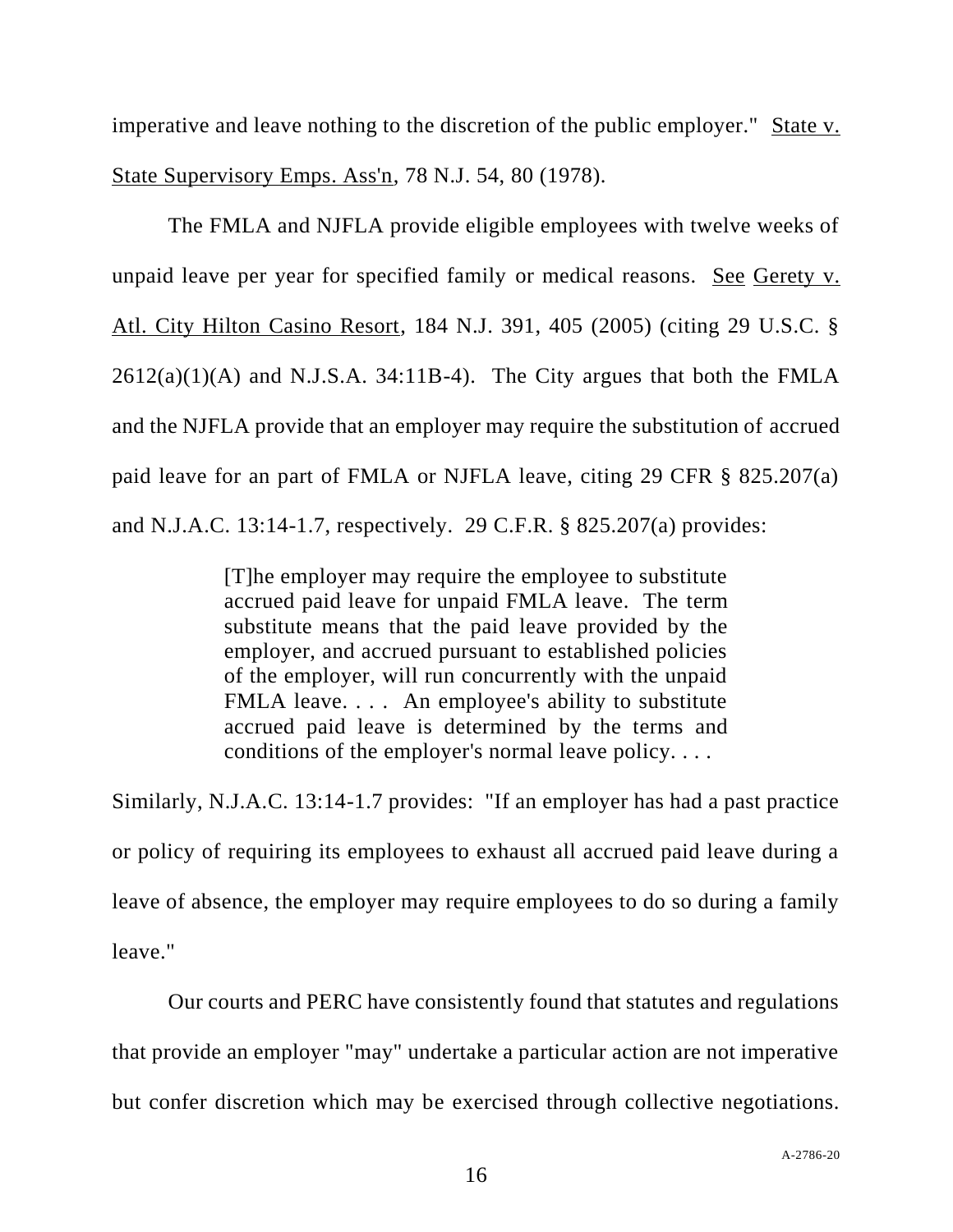See e.g., Hunterdon Cnty., 116 N.J. at 331 (statutes providing employers "may" establish awards programs are not preemptive because they authorize employers "to exercise discretion in choosing to institute" them); Local 195, 88 N.J. at 406 (regulation providing an authority "may" lay off an employee does not preempt because it "grants considerable discretion" and does not speak "in the imperative"); In re Cnty. of Union, P.E.R.C. No. 2021-57, 48 N.J.P.E.R. ¶12, 2021 N.J. PERC LEXIS 68 at 10 (2021) (finding the term "may" in N.J.A.C. 13:14-1.7 "confers discretion for such NJFLA leave to be paid or unpaid; the issue has not been definitively set and is therefore not preempted"); In re Lumberton Ed. Ass'n, P.E.R.C. No. 2002-13, 27 N.J.P.E.R. ¶32136, 2001 N.J. PERC LEXIS 102 at 12 (2021) ) (same as to 29 U.S.C. § 2612(d)), aff'd, Lumberton Educ. Ass'n v. Lumberton Bd. of Educ., No. A-1328-01 (App. Div. Oct. 8, 2002).

FOP contended: (1) RGO 6:27 directly affected negotiable terms and conditions of employment by modifying the manner and sequence in which paid leave will run while an employee is on FMLA and/or NJFLA leave; (2) the "unilateral change specifically repudiate[d] Article IX, Vacation and Vacation Pay and Article X, Sick Leave and Incentive Pay of the parties' most current CNA"; and (3) the unilateral change violated N.J.S.A.  $34:13A-5.4(a)(1)$  and (5)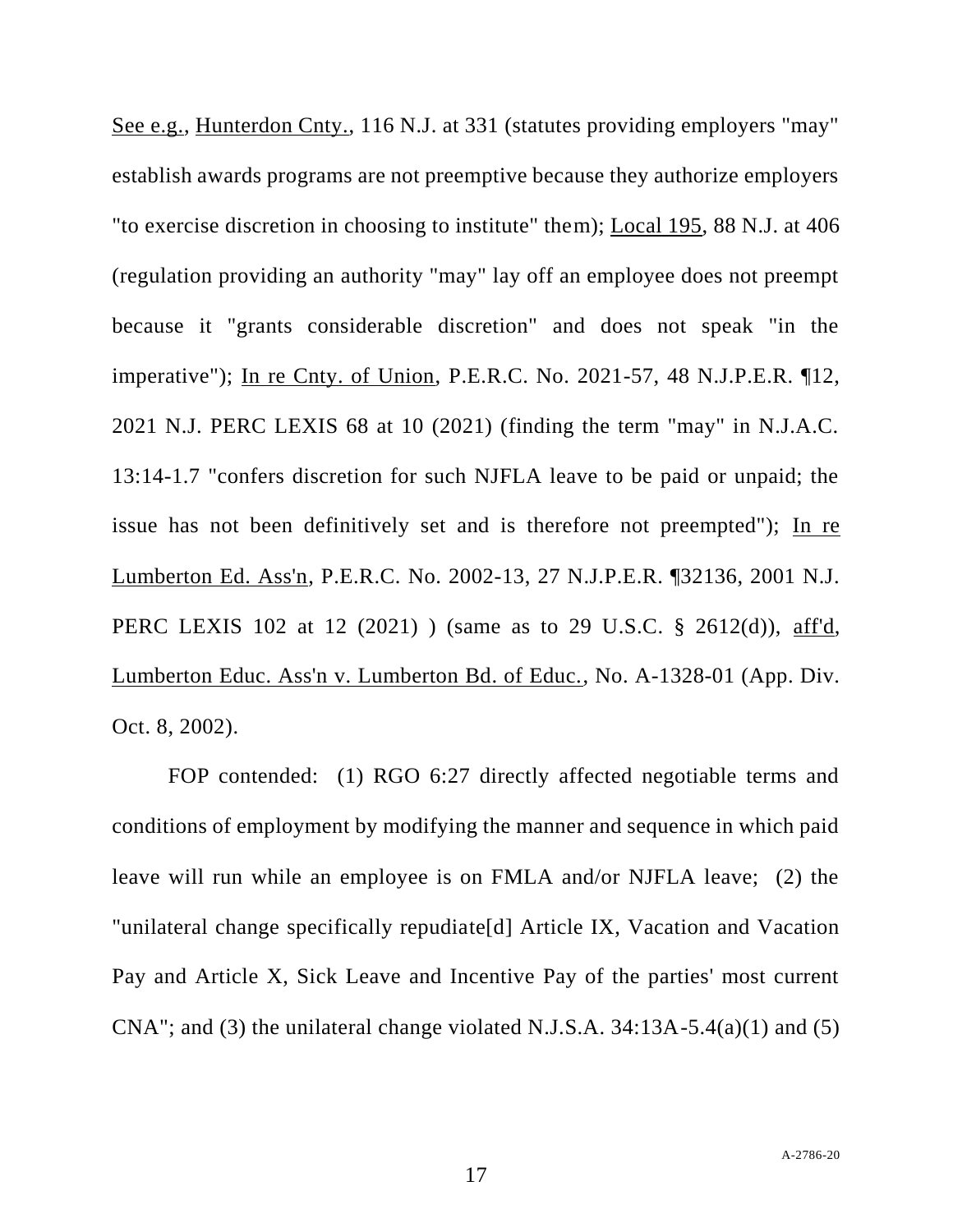because it was implemented while the parties were engaged in negotiations for a successor CNA.

The City contended: (1) the newly implemented provisions of RGO 6:27 are consistent with the statutory framework of the FMLA and NJFLA; (2) its ability to determine governmental policy would be restricted if it was required to negotiate concurrent leave and the sequence of its use; (3) it had a significant interest in curbing leave time abuse committed by members of the EOPD; and (4) its right to modify its leave policy cannot be negotiated away.

The City's reliance on Jersey City and Morris Cnty. Sheriff's Off. v. Morris Cnty. Policemen's Benevolent Ass'n, 418 N.J. Super. 64 (App. Div. 2011), is misplaced. In Jersey City, the employer was found to have a nonnegotiable, managerial prerogative to assign civilians to perform nonpolice work formerly performed by police officers primarily to "augment the City's ability to combat crime by increasing the number of police officers in field positions." 154 N.J. at 573. In Morris Cnty., the employer was found to have a nonnegotiable, managerial prerogative to reduce unnecessary overtime by eliminating holiday pay for employees whose posts had no function on holidays. 418 N.J. Super. at 77. Both cases are distinguishable; neither case involved employees' use of sick leave.

18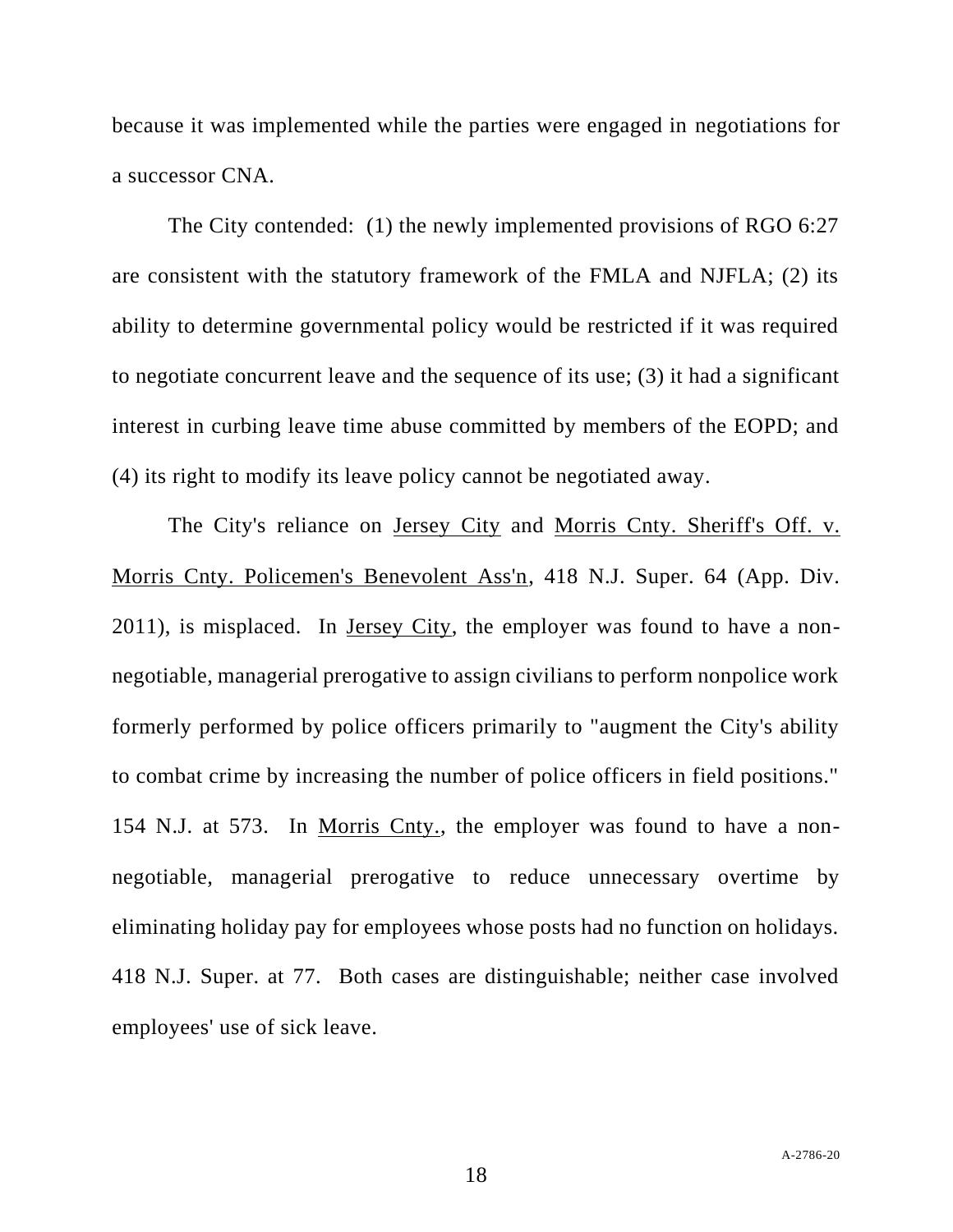PERC has consistently found that implementation of a policy requiring employees to use paid leave concurrently with FMLA and/or NJFLA leave is mandatorily negotiable, as is the specific sequence in which paid leave must be used. Therefore, the East Orange should have negotiated this issue with FOP before its implementation of RGO 6:27.

Changes in negotiable terms and conditions of employment must be addressed through the collective negotiations process. The unilateral implementation of RGO 6:27 during contract negotiations was destabilizing to the employment relationship and contrary to the principles of the Act. Atlantic Cnty., 230 N.J. at 252. "Thus, employers are barred from 'unilaterally altering . . . mandatory bargaining topics, whether established by expired contract or by past practice, without first bargaining to impasse.'" Ibid. (alteration in original) (quoting Bd. of Educ. v. Neptune Twp. Educ. Ass'n, 144 N.J. 16, 22 (1996)).

The hearing examiner's findings of fact, which were adopted by PERC, are amply supported by the record. PERC's legal analysis and ruling is consonant with the Act and interpretive caselaw. We find no abuse of discretion or other basis to disturb PERC's final decision and order.

The City did not satisfy the third prong of the Local 195 test—whether negotiations over the implementation of RGO 6:27 would significantly interfere with the determination of governmental policy. The City's unilateral,